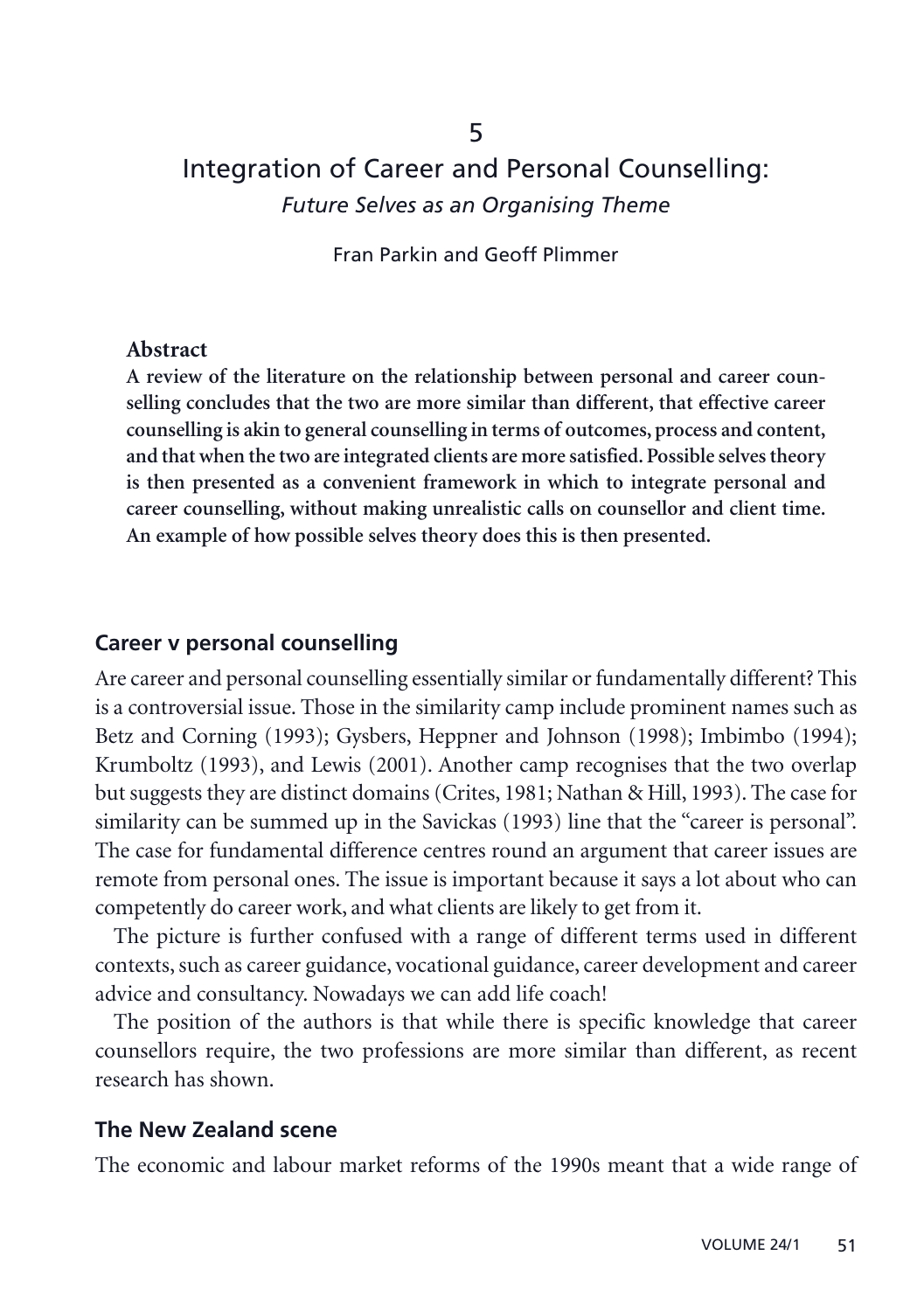individuals and groups who previously may have had reasonable job and employment security were thrown back on their own resources to find work and employment. Furthermore, the cost of tertiary study, coupled with its growth in availability, increased the demand for career guidance.

Consequently, a variety of people all identifying as careers practitioners have emerged. More recently, the careers industry has regrouped and gained a new professional identity with the growth of the Career Practitioners' Association. While this has been a positive move and has ensured more accountability and professionalism, it has also heightened the perception of the differences between career and personal counselling. NZAC data reflects this: of the current membership (2376), only 99 members (or 2.5%) say that they identify as career counsellors.

This article looks at recent research that argues strongly for a more integrated definition of the career and personal counselling fields. It looks at the similarities in terms of process and content, and contends that the schism between the two fields is one of perception that needs to be countered. It presents possible selves theory as an accessible model for integration.

# **Research findings: a matter of perception?**

Recent research shows that both counsellors and clients perceive differences between career and personal counselling.

Imbimbo (1994, p. 51) says "career counselling is perceived as *active and directive* whilst personal counselling is viewed as *facilitative and exploratory*". She wonders if it is perceived that career counselling has been reduced to testing and information giving, thereby reducing the richness of the work.

Lewis (2001) highlights the difference between the expectations of career and personal clients. Her study finds that career clients had lower motivation for staying in counselling than did clients with personal issues. She notes (Corbishley & Yost, 1989, cited in Lewis, 2001, p. 87) that:

*… career clients seem to have inaccurate expectations about the counselling process, including the perception that counselling can be accomplished in two sessions.*

Krumboltz (1993, p. 148) comments:

*Some universities provide separate administrative units for career counselling and for personal counselling. The fact that they are separate agencies is a symptom of the problem, not a justification for the distinction.*

He questions what this does for clients, and concludes: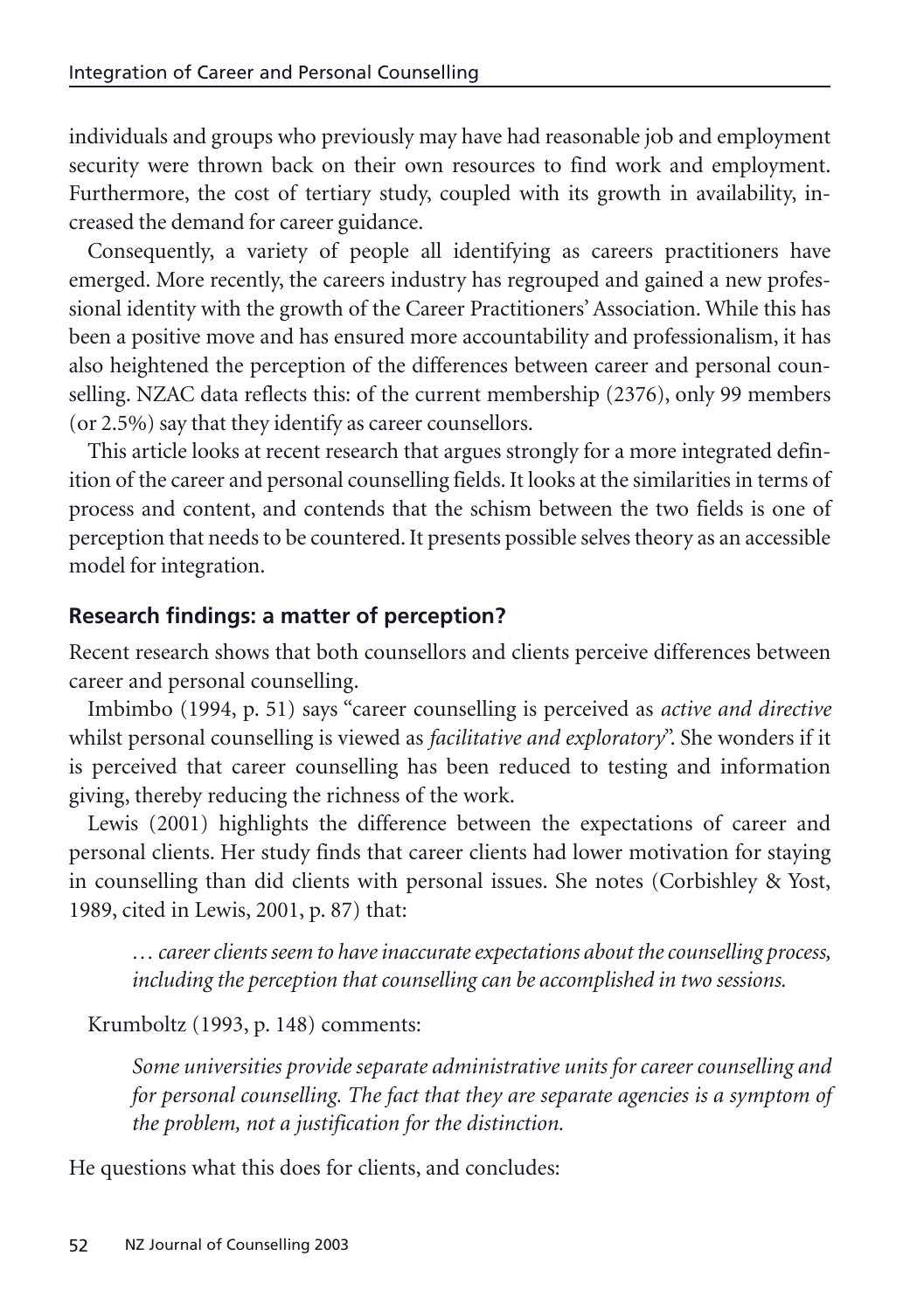*Compartmentalising [clients'] concerns diminishes our ability to see how their feelings, beliefs, abilities and interests are interconnected.*

Warnke et al. (1993, p. 180) comment that one of the consequences of separating career from personal counselling is that often career counselling is depicted as "drab, routine and less challenging compared to personal counselling".

Warnke et al. also noted that some counselling students approaching a career counselling practicum considered it a subset of psychotherapy, while others perceived career counselling as a specialised field so vastly different from personal counselling that they believed themselves to have limited abilities to provide career interventions.

*However, as they became familiar with the techniques and instruments specific to career interventions, they reduced their anxieties and explored the unique contributions of career counselling as well as the inherent relationships between career and personal counselling* (Warnke et al., 1993)*.*

# **The case for integration**

### Better outcomes

The research shows that addressing personal issues during career counselling increases client satisfaction. For instance, Nevo (1990) showed that clients who sought career counselling were more satisfied with the experience when both personal and career issues were addressed. Kirschner et al. (1994) found that focusing on personal issues during career counselling, such as the role of personality, contributed to the resolution of career concerns.

# Similarities in process and how tests and instruments are used

Career counselling, viewed as a developmental process, draws strongly from clientcentred counselling as advocated by Rogers (1951), feminism (Forrest & Brooks, 1993) and the constructivist worldview (Peavy, 1998; Savickas, 1993). These approaches shift focus away from the presentation of "expert knowledge" toward the quality of the counselling relationship (McMahon & Patton, 2002). This shift in process occurred in response to pressure to be more culturally responsive, and to talk with clients rather than at them. It represents a shift toward engagement and away from administering tests, telling clients what to do and handing out brochures.

Career and personal counselling compare on both process and outcome measures (Lewis, 2001). Except in the area of expectations about counselling, there are no significant differences in the Lewis study between career counselling and personal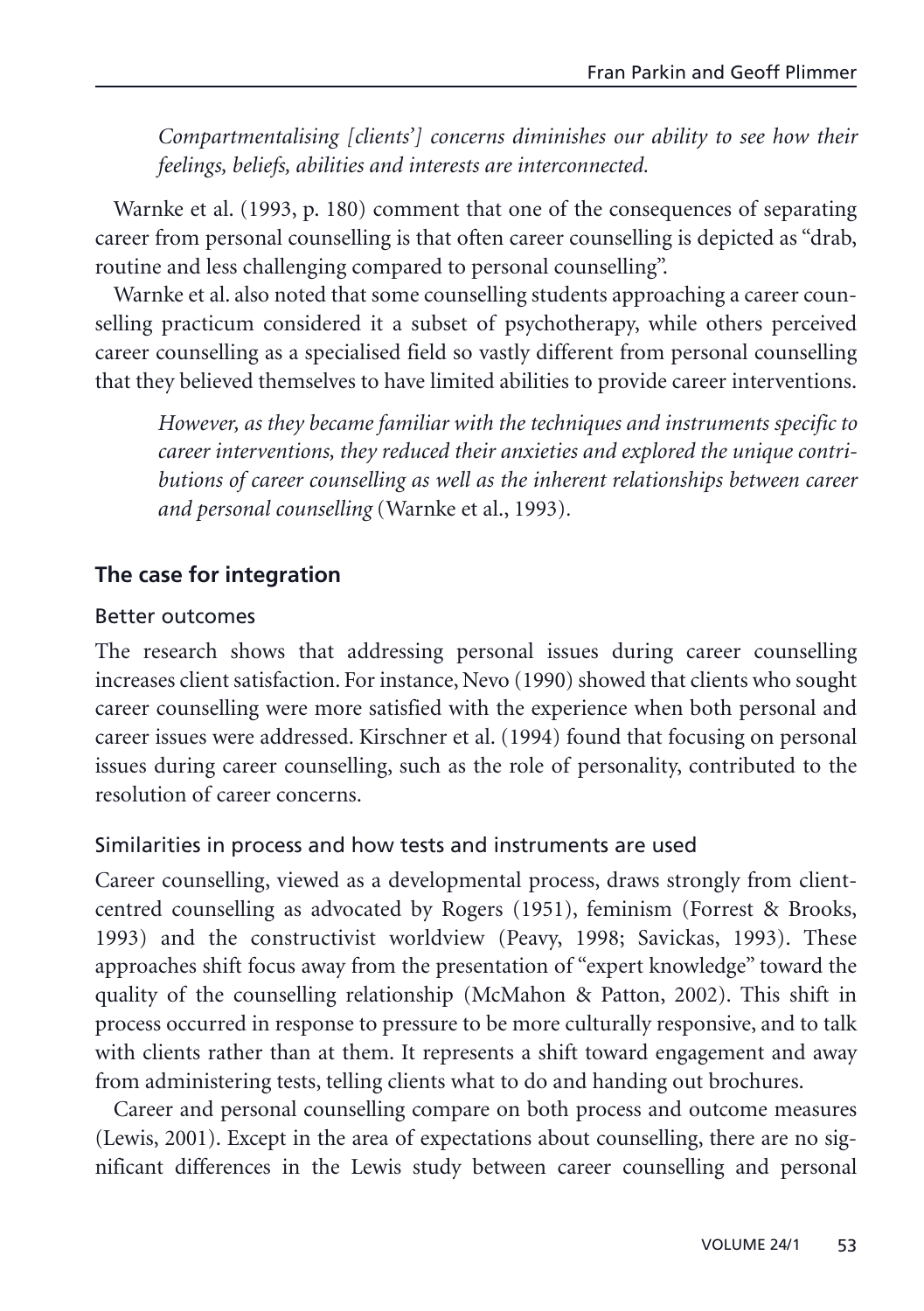counselling. The study highlighted the role of the working alliance in the counselling process and found that it was comparable in strength for both career and personal counselling clients. The importance of the working alliance calls into question the ways in which career tests are used and implications for career practitioners who might rely on a "test them and tell them" approach:

*Counsellors must not be beguiled into the belief that computerised guidance systems make attention to the working alliance redundant. Instead, counsellors need to think about how they can adapt technology so it can facilitate the counselling process* (Lewis, 2001)*.*

# Similarities in client level of distress

Multon et al. (2001) explored psychological distress as a variable in career counselling and found that 60% of the sample (as opposed to 13% in a normal population) who presented for career counselling in a naturalistic setting were psychologically distressed using two recognised psychological distress instruments. This had the following implications:

*These findings indicate that counsellors who work with adult career clients should be aware of psychological distress and should be trained in psychological assessment, career counselling and psychotherapy skills… Furthermore, having this knowledge of clients' psychological distress emphasises the need for counsellors to view clients holistically and be able to integrate the goal of psychological and career adjustment into their counselling treatment plan.*

Career and non-career clients often experience comparable levels of emotional discomfort (Gold & Scanlon, 1993). However, such emotions are often wrongly ignored in career work (Figler, 1989). Career issues are often presented as very rational issues based on prospects, money, opportunity for travel or some other sensible attribute. However, this often belies, for both practitioners and counsellors, what is really going on. Figler (1989) writes:

*Emotions are the genie in the bottle of career development, the winds whipping around inside a client, while s/he wears the polite mask of reasonableness. For career counsellors to be fully effective, they must unbottle the emotions that often accompany clients' struggles towards career goals.*

# Similarities in content

Much has been written about changes in the world of work in the past few decades.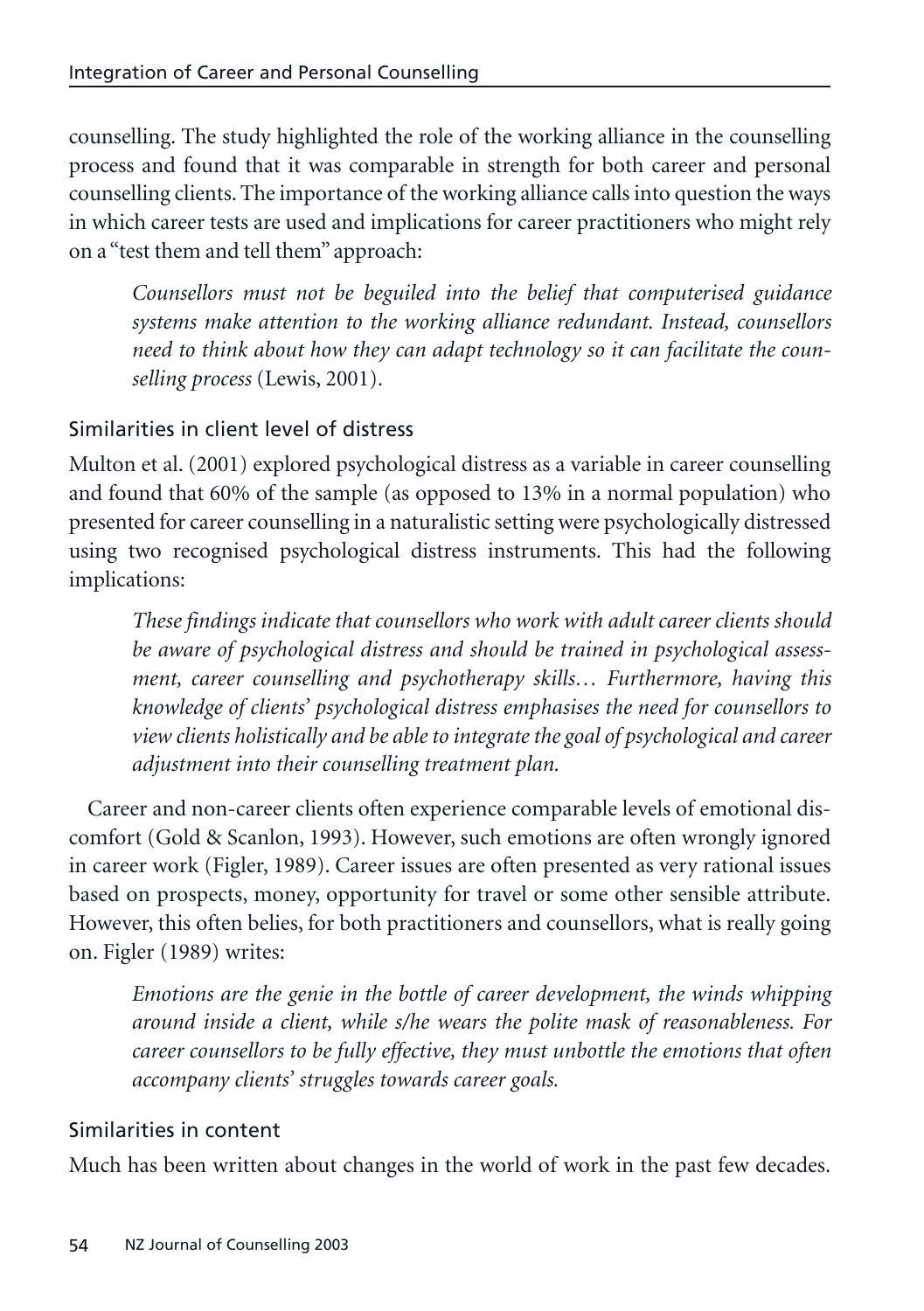No longer is a "job for life" relevant (Watts, 1996). In an environment of uncertainty and constant change, the employment market is increasingly characterised by a growth in the number of self-employed, part-time, contract and casual workers and a widening of the gap between the increasingly overemployed and the unemployed. As McMahon and Patton (2002) say, "Workers now find themselves in a 'foreign' world of work, facing a complex array of issues for which many are ill-prepared. Thus occupational choice is only one of a myriad of concerns that individuals bring to career counsellors."

They make the point that individuals may revisit career decision-making and access career services several times during their lifetime.

As the needs of clients have expanded in an increasingly complex world, the concept of career has continued to broaden to acknowledge all aspects of an individual's life (McMahon & Patton, 2002). Savickas' (1993) claim that the "career is personal" is borne out by research that indicates that career issues and non-career issues, such as socio-emotional problems or family concerns, often appear concurrently in counselling. Anderson and Niles (1995) found that more than a third of the problems presented by clients during career counselling were not career related.

Lewis (2001) concludes that subscribing to an integrative definition of career counselling is even more crucial when one considers issues of diversity, including race, gender and disability. For members of these groups, career decisions are not made in isolation. For instance, among members of some racial minority groups, decisions –including career decisions – are often made within the context of family and relationships.

This requires a holistic approach – as recommended by Lee and Johnston (2001) in their paper looking at recent innovations in career counselling. They cite Bluestein and Spengler (1995) to say:

*A holistic perspective, one that does not separate career from psychosocial issues, is a particularly appropriate career counselling approach given today's work environment. First, the increased unemployment and uncertainty experienced by individuals now and in the future may translate into increased family discord, anxiety, and adjustment disorders* (Lee & Johnston, 2001, p. 78)*.*

Furthermore …

*pursuing a successful "self-managed" career will involve more than gaining occupational knowledge and specific training; it will require developing positive psychological attitudes such as tolerance of ambiguity, resilience, proactivity, and openness that can be applied to the work arena. A holistic perspective will prepare*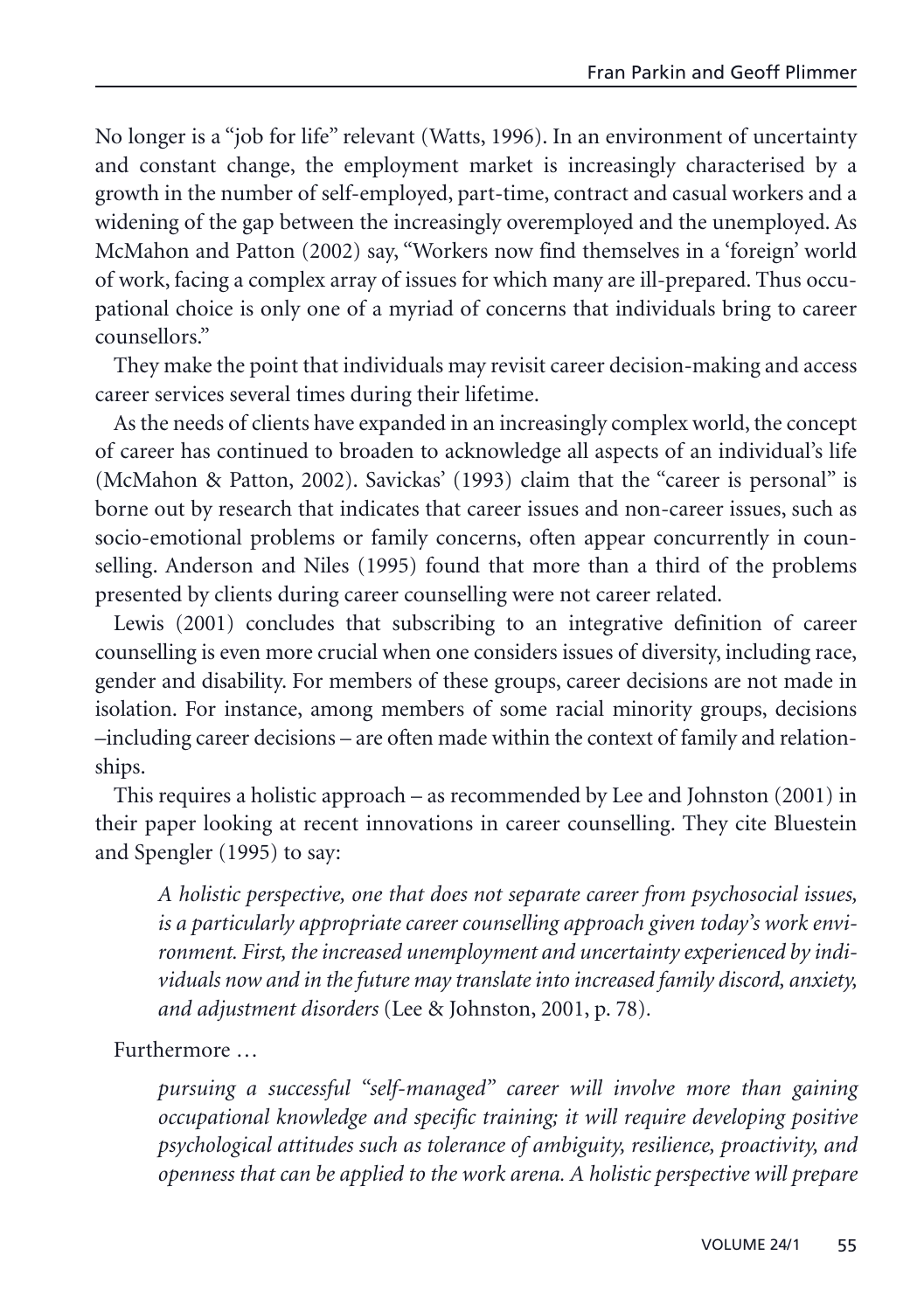*us as counsellors to deal with all these issues in an integrated way that targets all relevant aspects of a client's experience* (Lee & Johnston, 2001, p. 78, citing Bluestein & Spengler, 1995)*.*

We conclude that the schism between career and personal counselling is unhelpful for clients and out of step with calls for holism and integration.

# **A way forward**

What is needed is a way forward that allows career counsellors to adopt a more holistic view without demanding unrealistic amounts of time either of themselves or their clients. It also needs to allow clients themselves to define the boundaries of their career counselling session, rather than have career counsellors determine which "variables" or issues are most important. If career counsellors are going to be more holistic, they are going to have to cover a lot of ground quickly – to sift through a lot of information to determine what are the real issues that can realistically be dealt with effectively.

Possible selves theory offers a way forward for counsellors or other career practitioners to adopt a holistic approach that is also practical in terms of available resources. Possible selves first appeared prominently in the psychology literature in the mid-1980s (see Markus & Nurius, 1986). The historical antecedents of possible selves include Rogers' (1961) depiction of personal goals and the fully functioning person, Maslow's (1954) conception of a hierarchy of needs which act as future goals, and Levinson's (1978) depiction of personalised and idealised "dreams".

Possible selves are the images, senses and thoughts relating to a person's self in the future (Markus & Nurius, 1986). They include what is feared and expected, and they cover emotions (e.g. happy, sad), career situations (e.g. lawyer, unemployed, lots of variety, bored), personal beliefs about the self (e.g. "liked", "lacking confidence") and lifestyle (e.g. wealthy, "addicted to drugs or alcohol"). Possible selves can maintain general themes but can alter in response to changes in the life course and other issues of context (Cross & Markus, 1991). Thus a possible self as "successful" can evolve from a more specific self-representation, such as being a good student, good employee or good parent. They provide a strong organising theme for many established ideas in career counselling, such as life roles (Super, 1980), beliefs and cognitions (Krumboltz, 1994) and interests (Holland, 1985).

# **The New Zealand possible selves instrument: future selves**

In New Zealand, possible selves have been researched as a practical approach for career development (Plimmer, 2001), including the use of a computerised questionnaire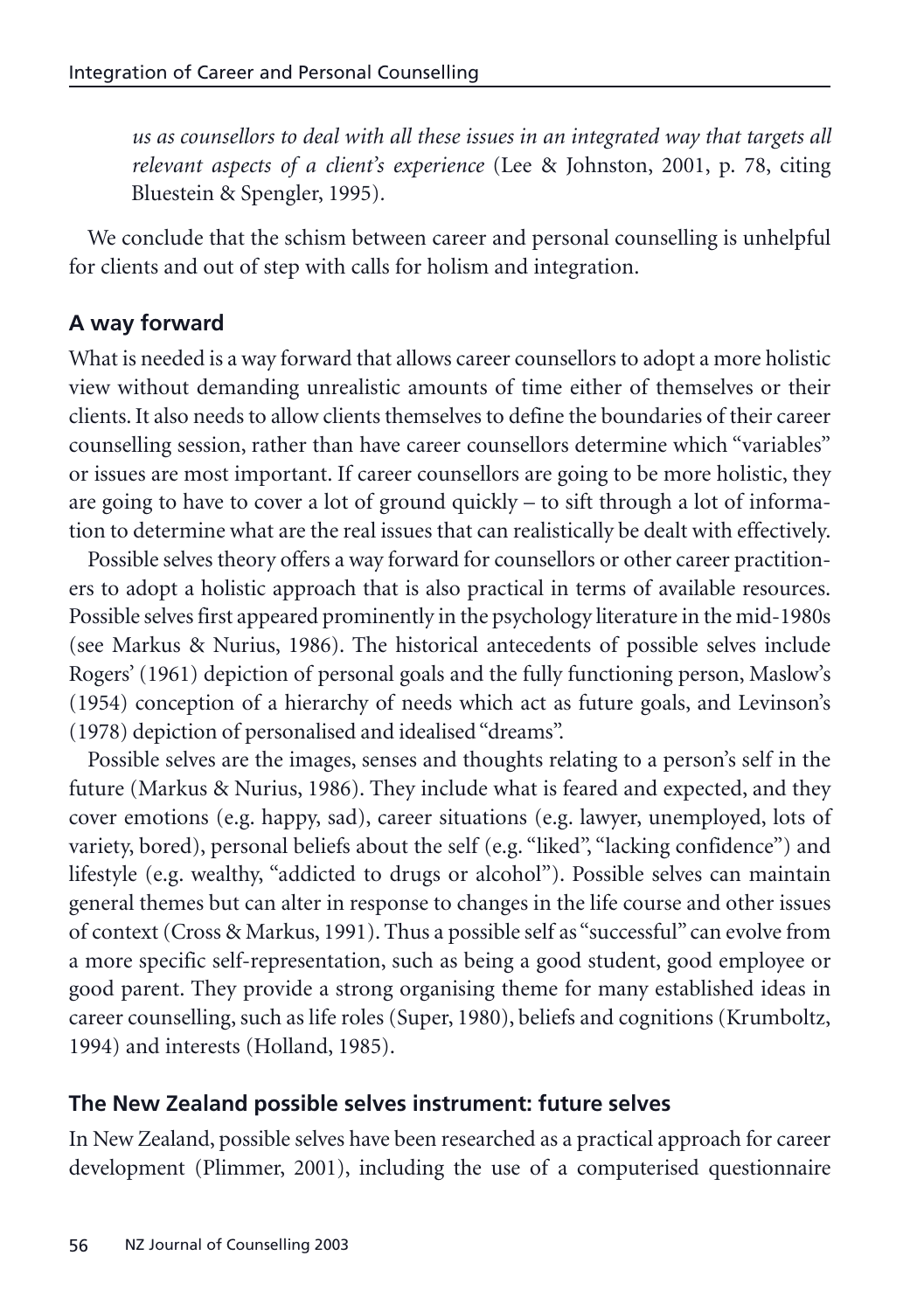that covers skills and interests, career options, values and self-beliefs, and lifestyle. The instrument has reasonable test retest properties (.73) and its concurrent validity with life satisfaction, self-esteem and optimism/pessimism demonstrates reasonable concurrent validity (between 23 and 27% of the variance is explained by possible self responses).

However, its practical strength is not as a measurement tool but as a gateway for accelerated, holistic counselling with clients (Plimmer, 2001). Possible selves have potentially strong applicability to a career intervention because of their relationship to well-being and motivation (Ruvolo & Markus, 1992); coping with transitions (Linville, 1985), and resistance to setbacks (Cross & Markus, 1994). Possible selves also have a strong fit with good career counselling practice in their link to a positive future focus (Spokane, 1996). They represent highly personalised goals. Possible selves are also changeable, thus they can help with adaptability (Savickas, 1997).

In the New Zealand possible selves research, clients go through the computerised inventory (known as Future Selves), receive a graphic output, then use this as a framework for career counselling. The computerised questionnaire first asks clients to write in their own words their hopes and fears (described below as the free text section). Clients are then presented with a series of items which first identifies and rates the strength of their hopes and fears, asks how likely they are to become real, and whether that self has occurred yet. These hopes and fears are then presented graphically back to the client, with the hope/fear question plotted on the y-axis and the likelihood question plotted on the x-axis.

Thus, clients and counsellors see a constellation of hopes and fears rated as likely or unlikely to take place. For the sake of convenience likely hopes are classified as opportunities, unlikely hopes as dreams, unlikely fears as dreads, and likely fears as threats. Whether they are "past" or "present", or "to date not yet experienced", hopes or fears about the future are indicated by small shapes next to the item.

What follows is an example of the application of the possible selves approach in which the computerised inventory (Future Selves) was administered, after which two counselling sessions took place based on the feedback provided by the questionnaire.

# Example of application

Jason's background details are:

- · 25 years old
- · Pakeha
- · Long term unemployment benefit
- · School bursary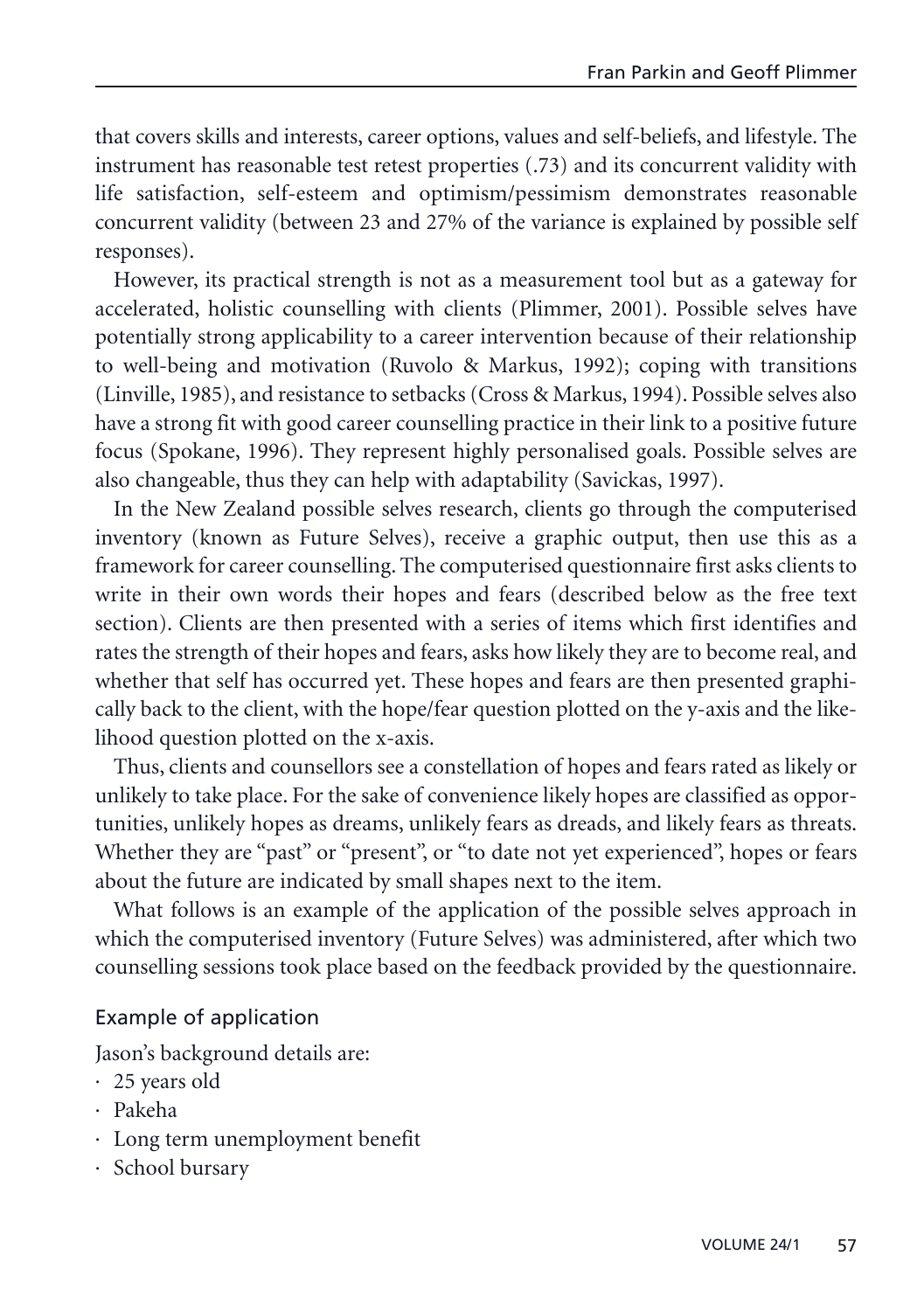· Part time, undeclared bar work

· Provincial city

In the free text section, where clients write their own high-level hopes and fears, Jason wrote the following.

Hopes: *I hope that I will be able to enjoy life to its fullest. Relaxed; no stress; no hassles from people; able to do my own thing.* Fears: *That I'll be stuck in a 9–5 job that I hate. That I won't be able to do the stuff that I want to do, e.g. surf, hang out with friends etc.*

The hopes show a strong emphasis on autonomy: "no hassles … able to do my own thing".

Jason's fears echoed a similar theme, emphasising time with friends and for surfing. There was no mention of work other than fear of being stuck in a 9–5 job.



#### **Figure 1: Skills and interests**

**Category**  $+$  = Past and/or present self  $*$  = Neither past nor present self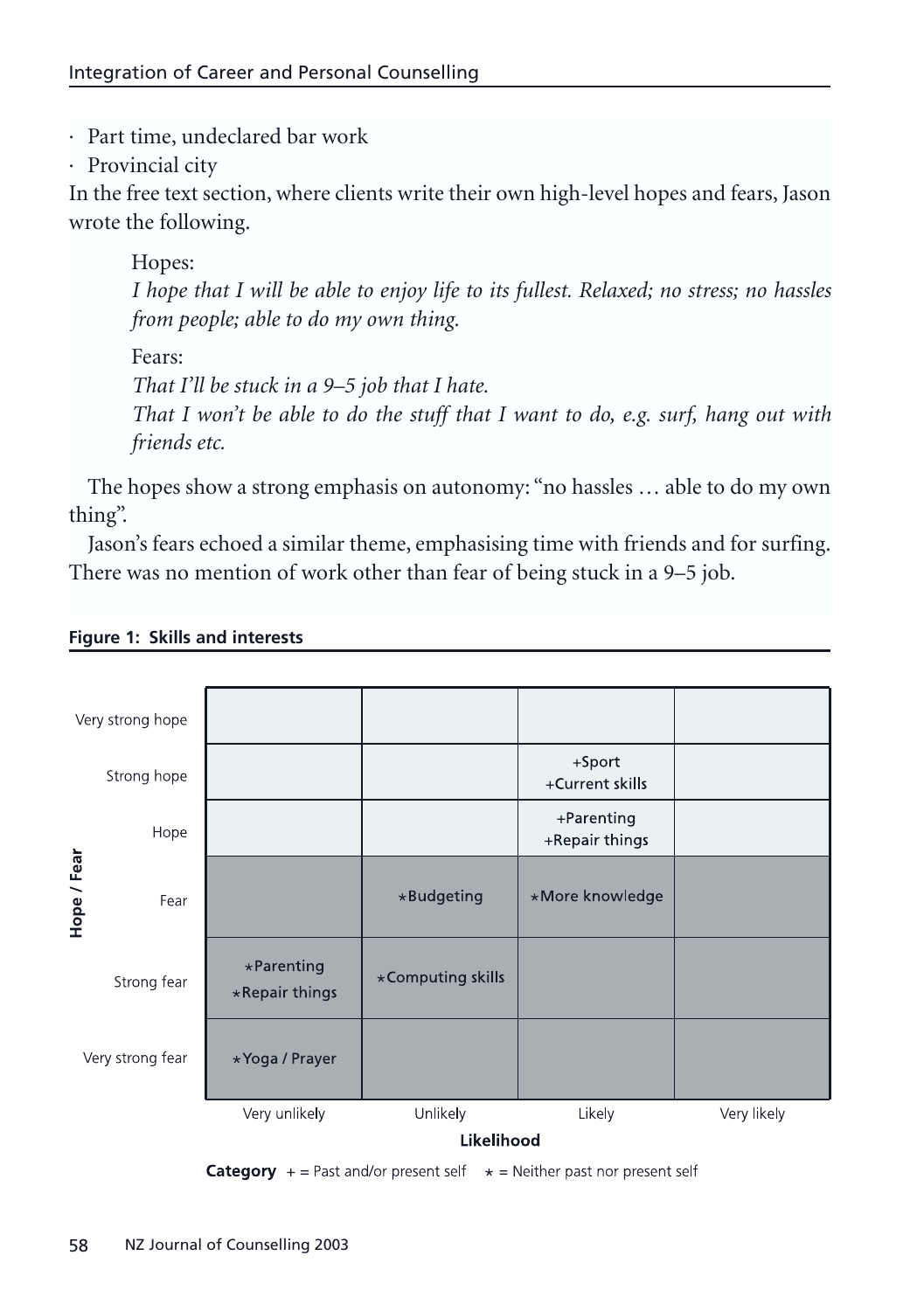# **Skills and interests**

Jason's graphic feedback for the skills and interests section is shown in figure 1.

The skills and interests section of the feedback showed a limited number of skills around "sport","maintaining current skills","parenting", and "repairing things". These all showed some past experience of participating in them, as shown by the small shape + next to the item. A number of fears, rated as unlikely to occur, were also mentioned: "budgeting", "computing skills", "languages", "writing" and "yoga/prayer".

Jason's skills and interests had very little work-related content. The number of fears showed issues around learning skills that may have been of work value. They also show he had no experience of them (as shown by the shape  $\star$ ) and had rated them as unlikely to happen in the future. The subsequent discussion revealed quite crystallised thoughts around avoiding new career-related activities.

### **Career options**

Jason's responses to the career options section are shown in figure 2.

The work options section indicated opportunities in "hospitality", "working with



#### **Figure 2: Career options**

**Category**  $+$  = Past and/or present self  $*$  = Neither past nor present self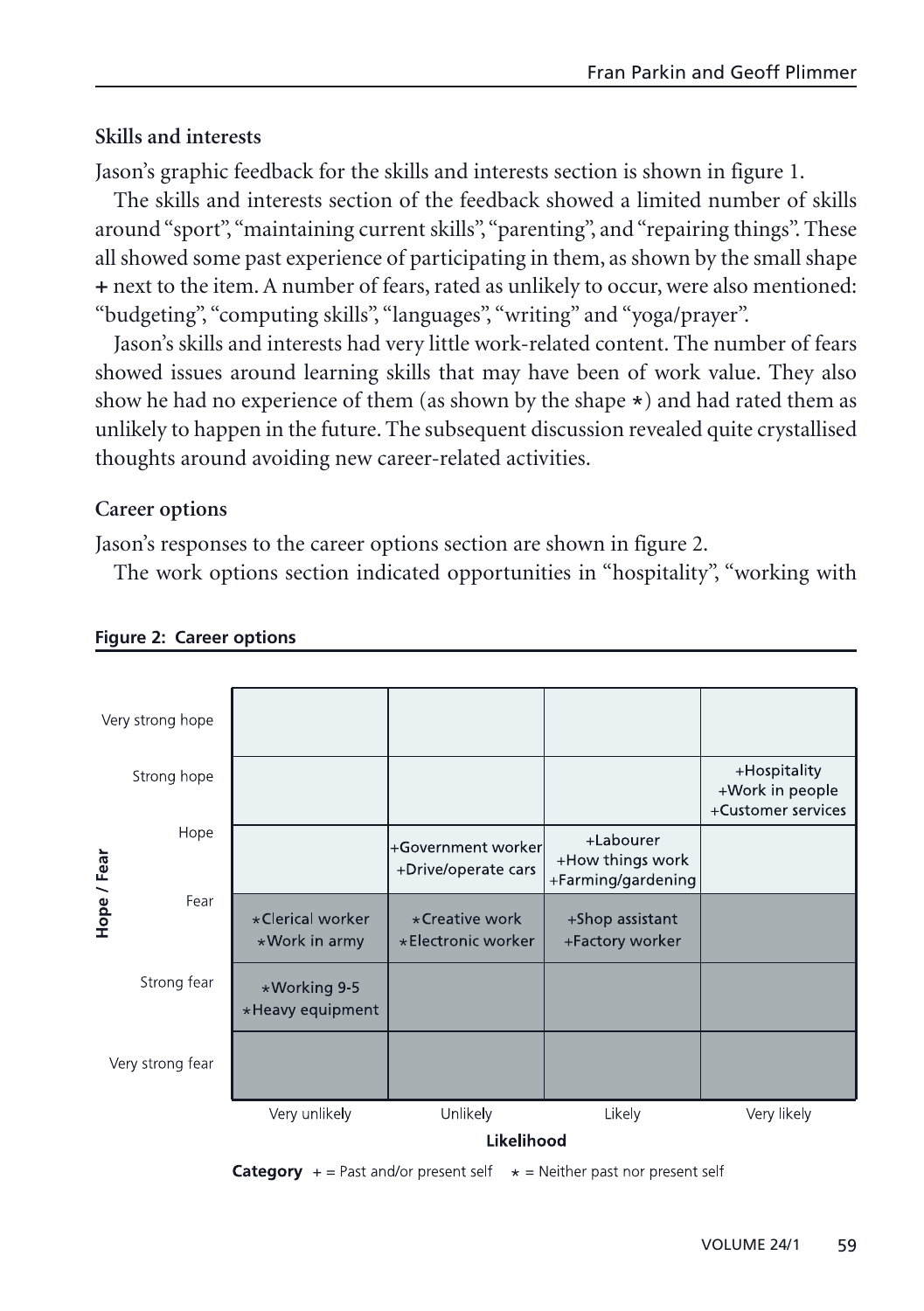people", "labouring" and other vocational opportunities – although none were very strong. There were also fears around "clerical work", the "armed forces" and doing creative work.

Discussions revealed some cautious interest in working again, provided various criteria were met around high levels of autonomy and social contact. At this point some discussion took place around formal training in hospitality, or more permanent work in the hospitality sector. Concerns were expressed around the loss of leisure time and the risk of boredom.

# **Personal values and attributes**

Jason's responses to the personal attributes and values section are shown in figure 3.

This section revealed socially oriented opportunities (attractive, approachable, doing things well) and dreams (hopes but low likelihood) of being "comfortable with myself", "creative" and "self-disciplined". The latter were rated as not being part of either his past or present. In the discussion he affirmed the importance of relationships, and indicated he enjoyed his friends but that partners often tired of his con-



#### **Figure 3: Personal valves and attributes**

**Category** + = Past and/or present self  $*$  = Neither past nor present self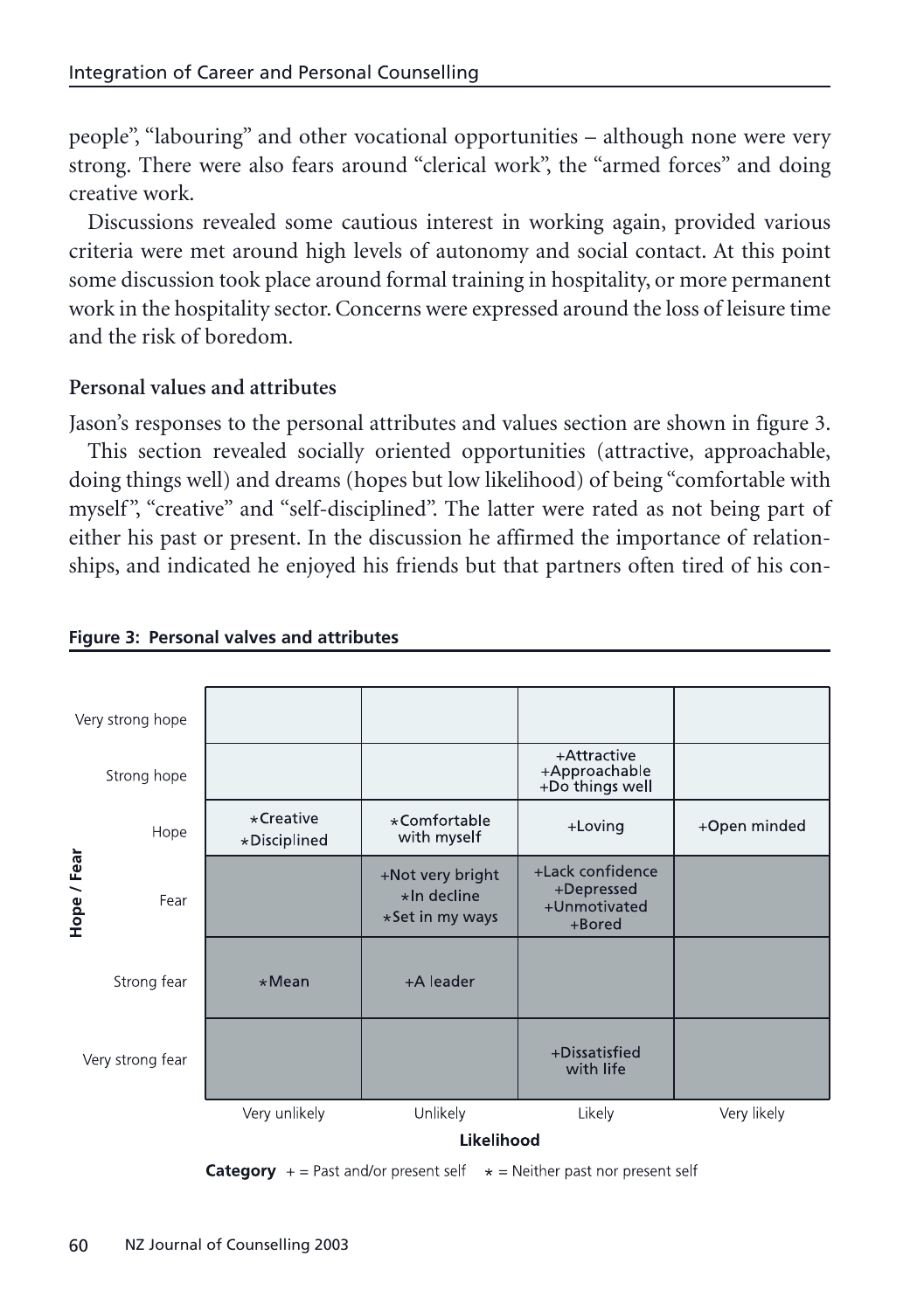strained range of activities. When asked why he rated being "comfortable with myself" as unlikely and not yet experienced he was initially avoidant but then mentioned envy of other friends who were now "doing something and getting some new stuff". He also mentioned that it was harder to maintain social contact as friends drifted away or friendships went stale.

There were a surprising number of fears recorded, considering the earlier responses and his relaxed demeanour in the discussion. Discussion around the fears rated as likely to succeed (lacking in "confidence","depressed","unmotivated","bored", and "dissatisfied with life") showed that they were real but largely socially masked. They were also past and present parts of his life.

Jason revealed that despite the desire for autonomy and time with friends, the current lack of structure and aimlessness was distressing – the low work ethic appeared to be a defence mechanism against the effects of unemployment, rather than a cause of it. Discussion turned to the consequences of remaining in the current lifestyle, with Jason eventually deciding that his future selves profile would likely get progressively more negative over coming years.



#### **Figure 4: Lifestyle**

**Category**  $+$  = Past and/or present self  $*$  = Neither past nor present self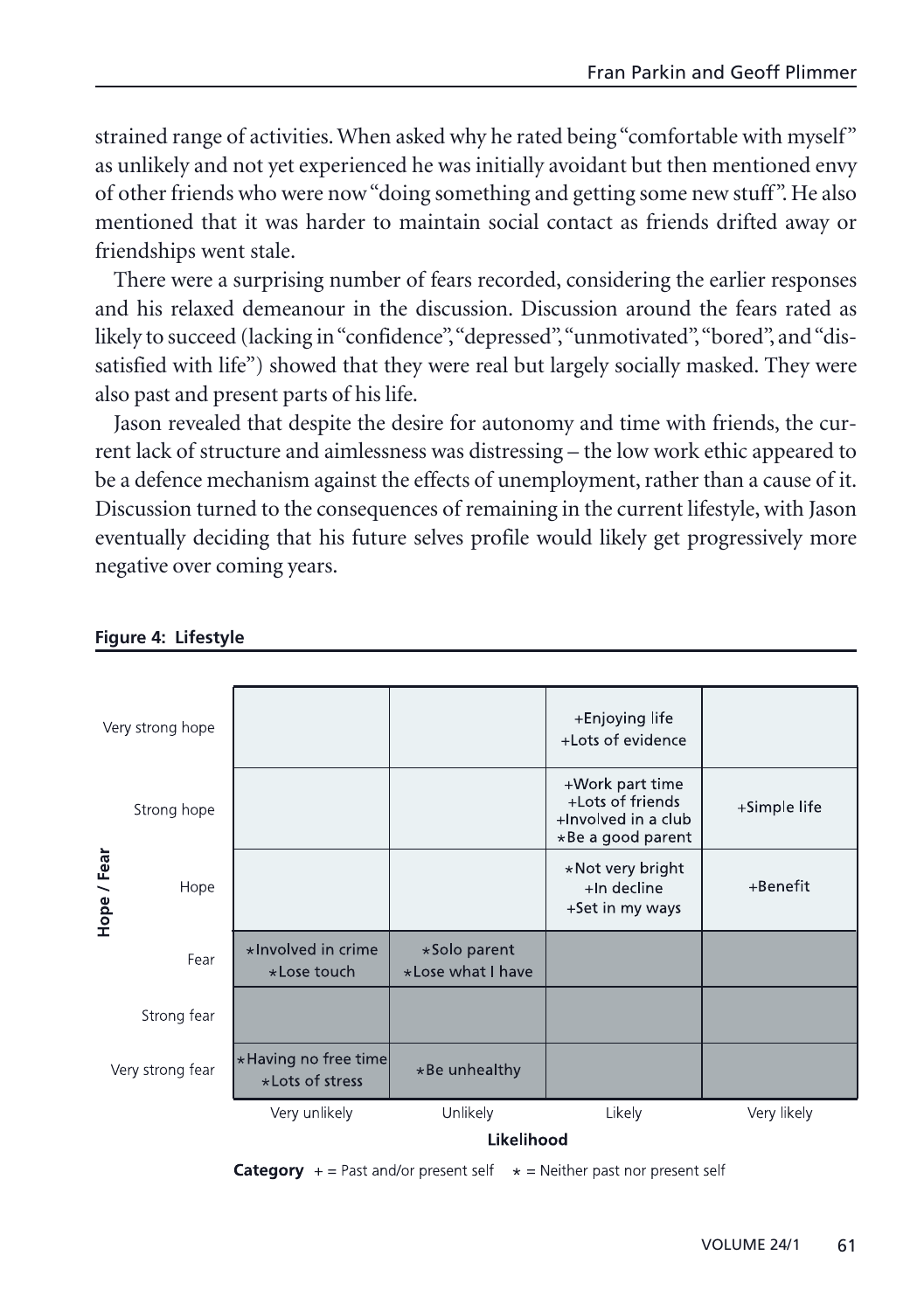Some discussion took place around what choices he could or was making, with some interest shown in moving to a new location for a "fresh" start. He identified benefits in meeting new people, and developing more structured work-related activities. He pointed out that bar and other hospitality work were easy to get in other centres, and that a permanent job would help him meet people and take his mind off negative thoughts. Going back through his skills and interests, and career options graphs, he agreed that hospitality work fitted his social nature and interests. There was a discussion around how hospitality could allow him to pursue his interest in surfing by being able to try it in new places.

# **Lifestyle**

Jason's responses to the lifestyle section are shown in figure 4.

The lifestyle section showed strong hopes in enjoying life and repeated the desire for a socially oriented life with variety. The discussions centred on the realism of this approach – considering the fears that were indicated in the personal attributes and values section. The discussion turned again toward work-related changes that would make both the lifestyle and personal attributes and values section more realistic. After counselling, Jason could see his interest in changing his life by shifting location and getting a job in the hospitality sector would lead to development and fulfilment of those future selves.

# **Summary and conclusion**

Jason's responses to the Future Selves tool revealed a great deal of highly personalised and job-relevant information, only some of which is discussed here. Responses to the tool initially revealed someone with a low work ethic who was content to remain on a benefit for lifestyle reasons, but with some vocational aspirations, which were dependent on their fitting his apparent self-concept.

However, the personal attributes and values section showed considerable underlying distress. This provided a means of challenging Jason's approach to the world of work. Personal counselling issues reflected his sense of well-being, leisure aspects (to surf in new places) and aspects of his social life (the opportunity for new, fresh friendships). His interest in changing his life by shifting location and getting a job in the hospitality sector lead to development and fulfilment of those more positive future selves.

# **Discussion**

This case study demonstrates the intense overlapping of career and personal counselling. The traditional staples of career work were needed and were present – identi-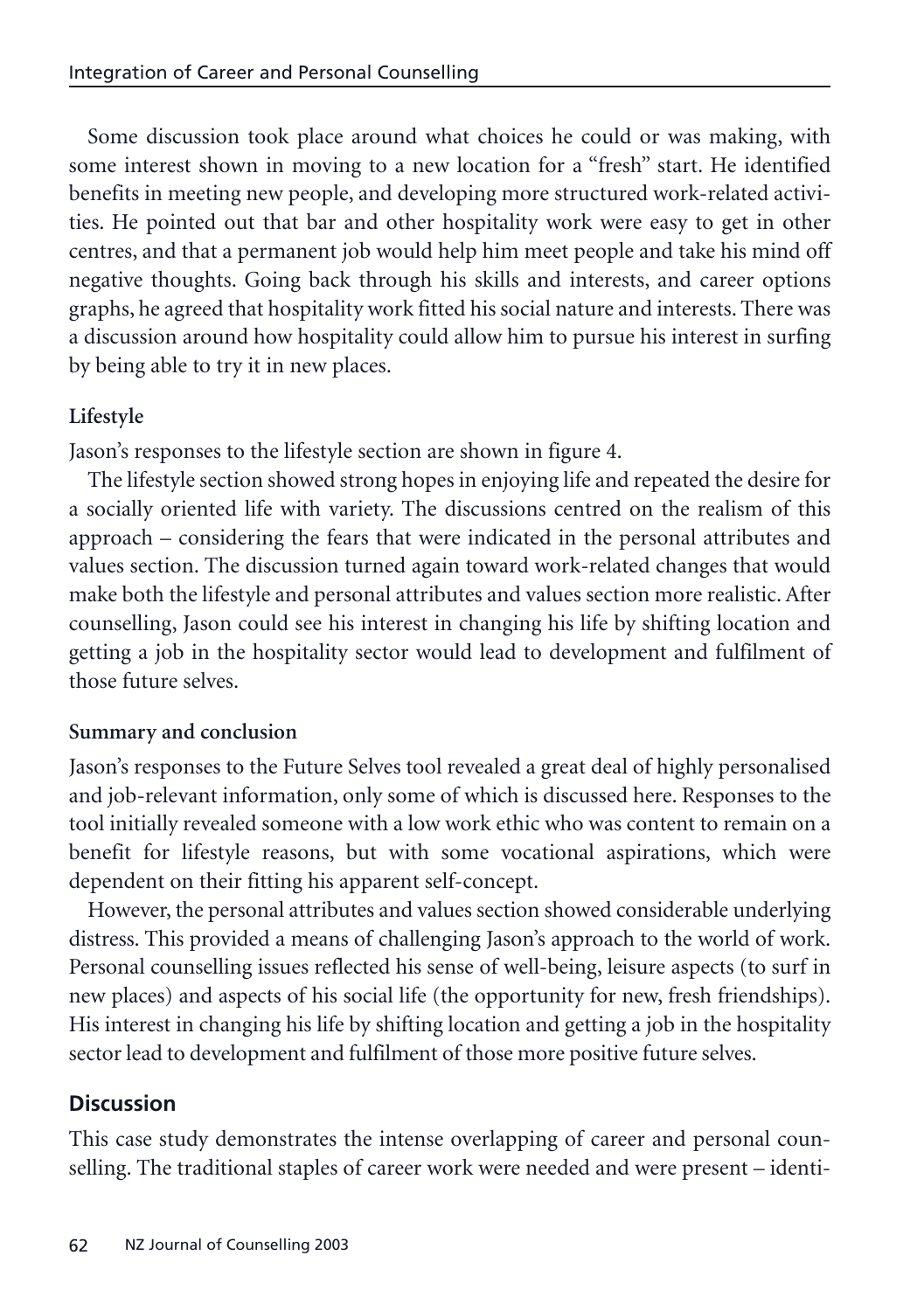fication of career opportunities and skills and interests. But to address these issues meaningfully a whole host of surrounding issues were also addressed, including the development of thoughts and beliefs that hindered future progress, but helped Jason cope with his present situation.

The ability of the possible selves framework to bring these structures out allowed them to be developed and changed. It also allowed those emotions attached to future states which act as powerful organisers and motivators around future action to be addressed. Furthermore, Jason's underlying career distress was also present and needed the provision of genuine counselling skills – precisely the integration of the career and general counselling skills called for in this article.

It was earlier mentioned that this was achieved relatively quickly. Both career theory and clients are demanding that counsellors do more than test them and tell them, but the amount of time available for most clients is, in practice, limited. The use of a computerised inventory was effective in screening and identifying issues and opportunities very quickly without the need for expensive face-to-face counselling time. It also had the effect of engaging the client, meaning that counsellors could use the scarce counselling time in the most effective manner. This differs from the traditional use of an instrument as a form of assessment – a form of objectification and labelling – and instead helps counsellors work closely but quickly with their clients.

Our position is that this example is representative not in its specific content but in the underlying nature of how emotions, relations with others, context and cognitions come into play. These are the traditional domain of non-career counsellors, but they serve career settings well.

# **Conclusion**

As the arguments for a more integrative approach to career counselling increase, specific approaches that also acknowledge the constraints often inherent in career counselling contracts can offer a way forward. Possible selves theory is comprehensive and acknowledges the multiple factors that influence career decision-making. Its New Zealand application, Future Selves, provides a broad map from which counsellors, career counsellors and their clients can explore the territory.

# References

Anderson, W.P. & Niles, S.G. (1995). Career and personal concerns expressed by career counselling clients.*Career Development Quarterly, 43*: 240–45.

Betz, N.E. & Corning, A.F. (1993). The inseparability of career and personal counselling. *Career Development Quarterly, 42* (2): 137–42.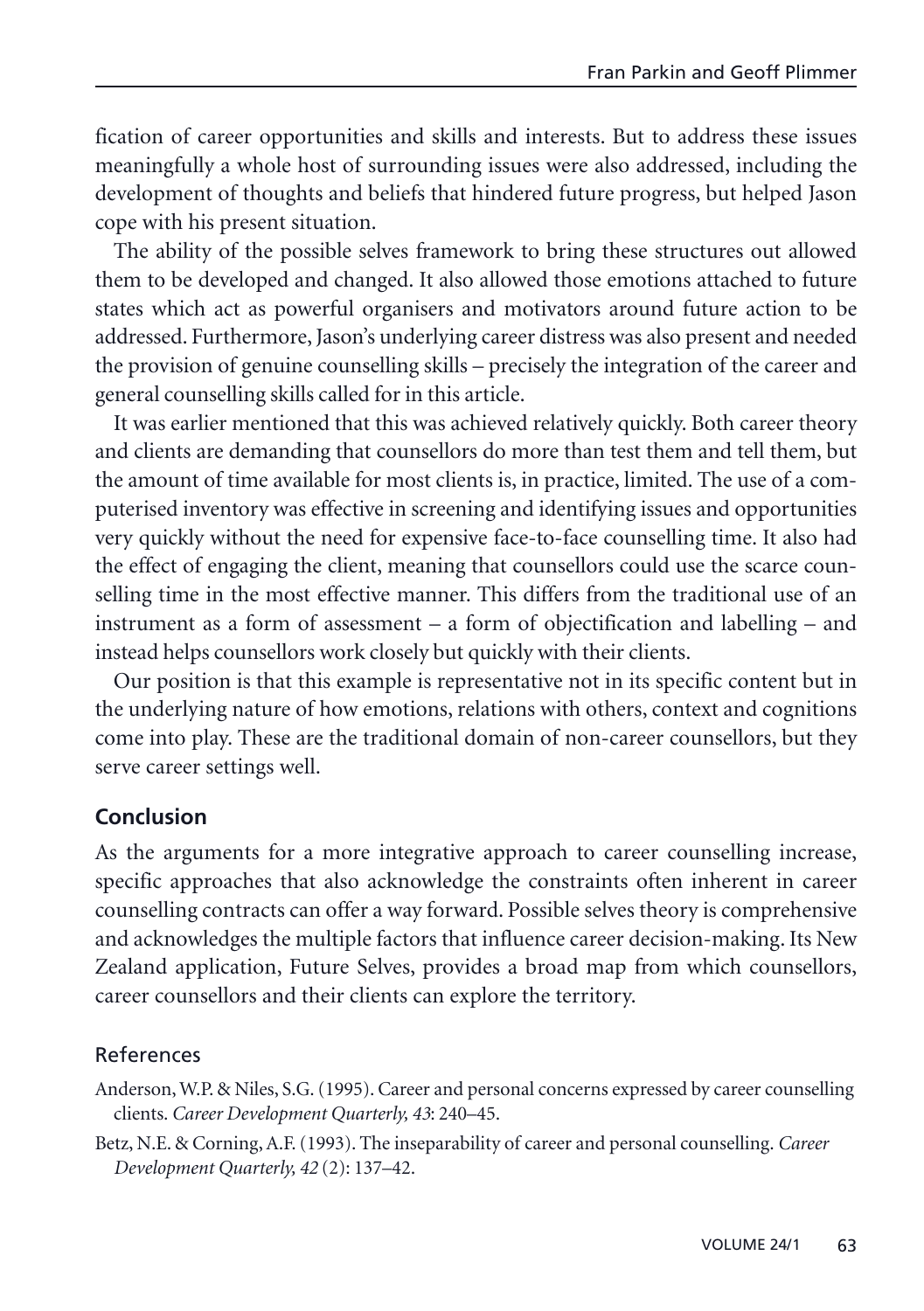- Bluestein, D. & Spengler, P. (1995). Personal adjustment: Career counselling and psychotherapy. In W.B.Walsh & S. Osipow (Eds), *Handbook of vocational psychology*. Mahwah: Lawrence Erlbaum Associates.
- Crites, J. (1981). *Career counselling*. New York: McGraw-Hill.
- Cross, S. & Markus, H. (1991). Possible selves across the life span. *Human Development, 34*: 230–55.
- Cross, S.E. & Markus, H.R. (1994). Self-schemas, possible selves, and competent performance. *Journal of Educational Psychology, 86* (3): 423–38.
- Figler, H. (1989). The emotional dimension of career counselling. Career Waves, 2 (2): 1–11.
- Forrest, L. & Brooks, L. (1993). Feminism and career assessment.*Journal of Career Assessment, 3*: 233–45.
- Gold, J. & Scanlon, C.R. (1993). Psychological distress and counselling duration of career and noncareer clients.*Career Development Quarterly, 42:* 186–91.
- Gysbers, N., Heppner, M. & Johnson, J. (1998). *Career counselling: Process, issues and techniques*. Needham Heights: Allyn & Bacon.
- Holland, J.L. (1985). *Making vocational choices: A theory of careers*. Englewood Cliffs, New Jersey: Prentice-Hall.
- Imbimbo, P. (1994). Integrating personal and career counselling: A challenge for counsellors.*Journal of Employment Counselling, 31*: 50–59.
- Kirschner, T., Hoffman, M.A. & Hill, C.E. (1994). A case study of the process and outcome of career counselling.*Journal of Counseling Psychology, 26*: 219–23.
- Krumboltz, J. (1993). Integrating career and personal counselling. *Career Development Quarterly, 42*: 143–48.
- Krumboltz, J.D. (1994). The Career Beliefs Inventory. *Journal of Counseling & Development, 72* (4): 424–28.
- Lee, F.K. & Johnston, J.A. (2001). Innovations in career counseling.*Journal of Career Development, 37* (3): 177–85.
- Levinson, D. (1978). The seasons of a man's life. New York: Knopf.
- Lewis, J. (2001). Career and personal counselling: Comparing process and outcome.*Journal of Employment Counselling, 38*: 82–90.
- Linville, P.W. (1985). Self complexity and affective extremity: Don't put all your eggs in one basket. *Social Cognition, 3* (1): 94–120.
- Markus, H. & Nurius, P. (1986). Possible selves. *American Psychologist, 41* (9): 954–69.
- Maslow, A.H. (1954). *Motivation and personality.* New York: Harper & Row.
- McMahon, M. & Patton, W. (2002). Using qualitative assessment in career counselling. *Journal for Educational and Vocational Guidance, 2*: 51–56.